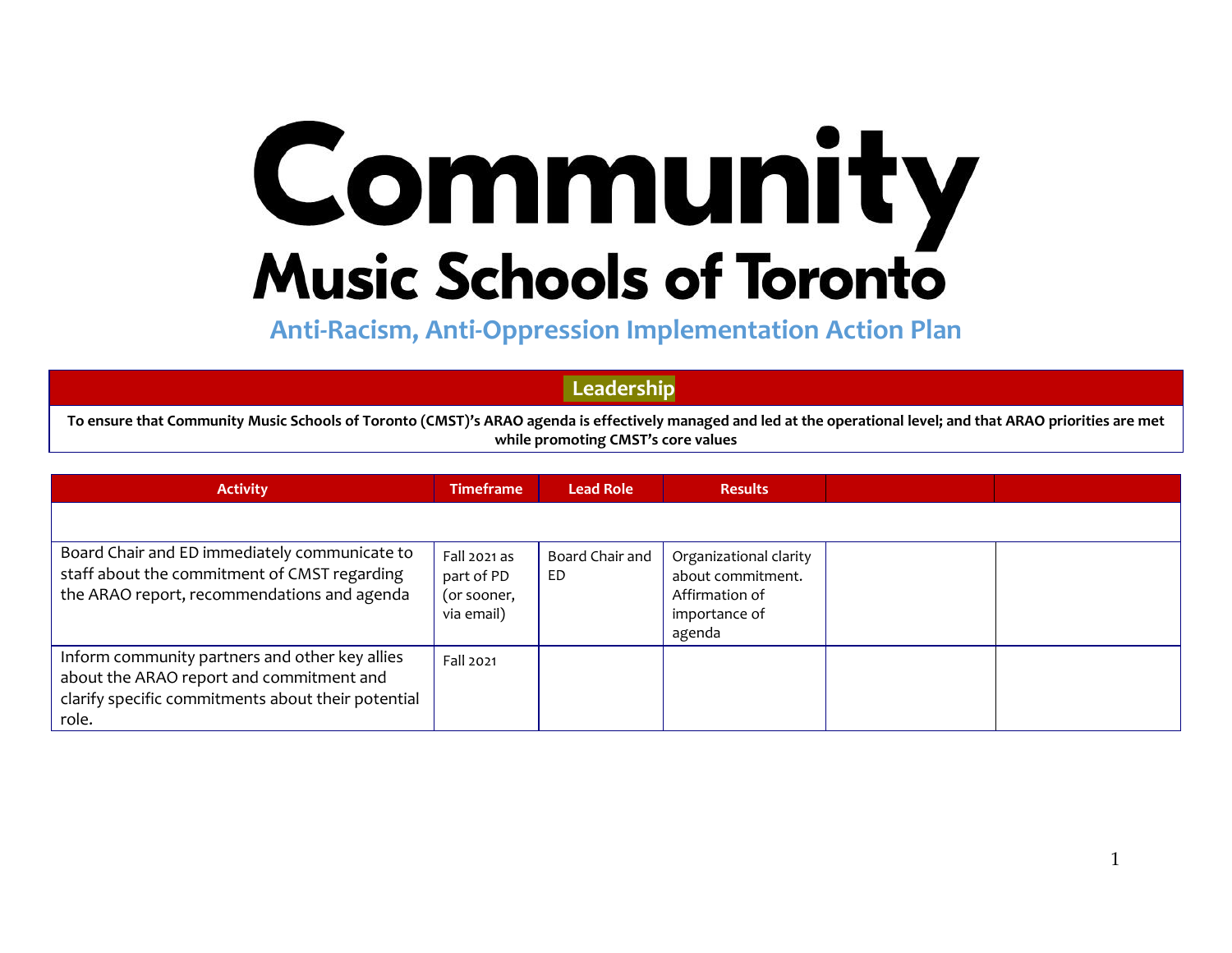| <b>Activity</b>                                                                                                                                                                                                                                                                             | <b>Timeframe</b> | <b>Lead Role</b>                                            | <b>Results</b> |  |
|---------------------------------------------------------------------------------------------------------------------------------------------------------------------------------------------------------------------------------------------------------------------------------------------|------------------|-------------------------------------------------------------|----------------|--|
| Agree on board ARAO priorities and immediate<br>action commitments- recruitment, building tools,<br>etc.<br>Address board diversity gaps with specific<br>plan<br>Build schedule of board ARAO training and<br>information sharing opportunities                                            | Fall 2021        | TBD (board<br>member from<br>the working<br>group)          |                |  |
| Build consistent ARAO considerations into board<br>decision-making and planning activities, including<br>advocacy positions on emerging issues, policies<br>around all the factors on when to make a public<br>statement (timing, potential collaboration,<br>relevance to the agenda, etc) | Fall 2021        | Board of<br>Directors                                       |                |  |
| Build ED's ARAO performance accountabilities                                                                                                                                                                                                                                                | Summer 2021      | HR and ABR-AO<br>committees<br>(notably Martin<br>and Anna) |                |  |
| Develop Board Code of Conduct with ARAO<br>considerations for new board members- and re-<br>signed each year                                                                                                                                                                                |                  | ARAO board<br>committee,<br>ED (led by Bina<br>& Donald)    |                |  |
| Develop a Safer space board<br>protocol/commitment, priorities and work<br>(connected to Code of Conduct)                                                                                                                                                                                   |                  | ARAO board<br>committee,<br>ED (led by Bina<br>& Donald)    |                |  |

| <b>Activity</b> | --<br><b>Timetrame</b> | Lead Role | <b>Results</b> |  |
|-----------------|------------------------|-----------|----------------|--|
|                 |                        |           |                |  |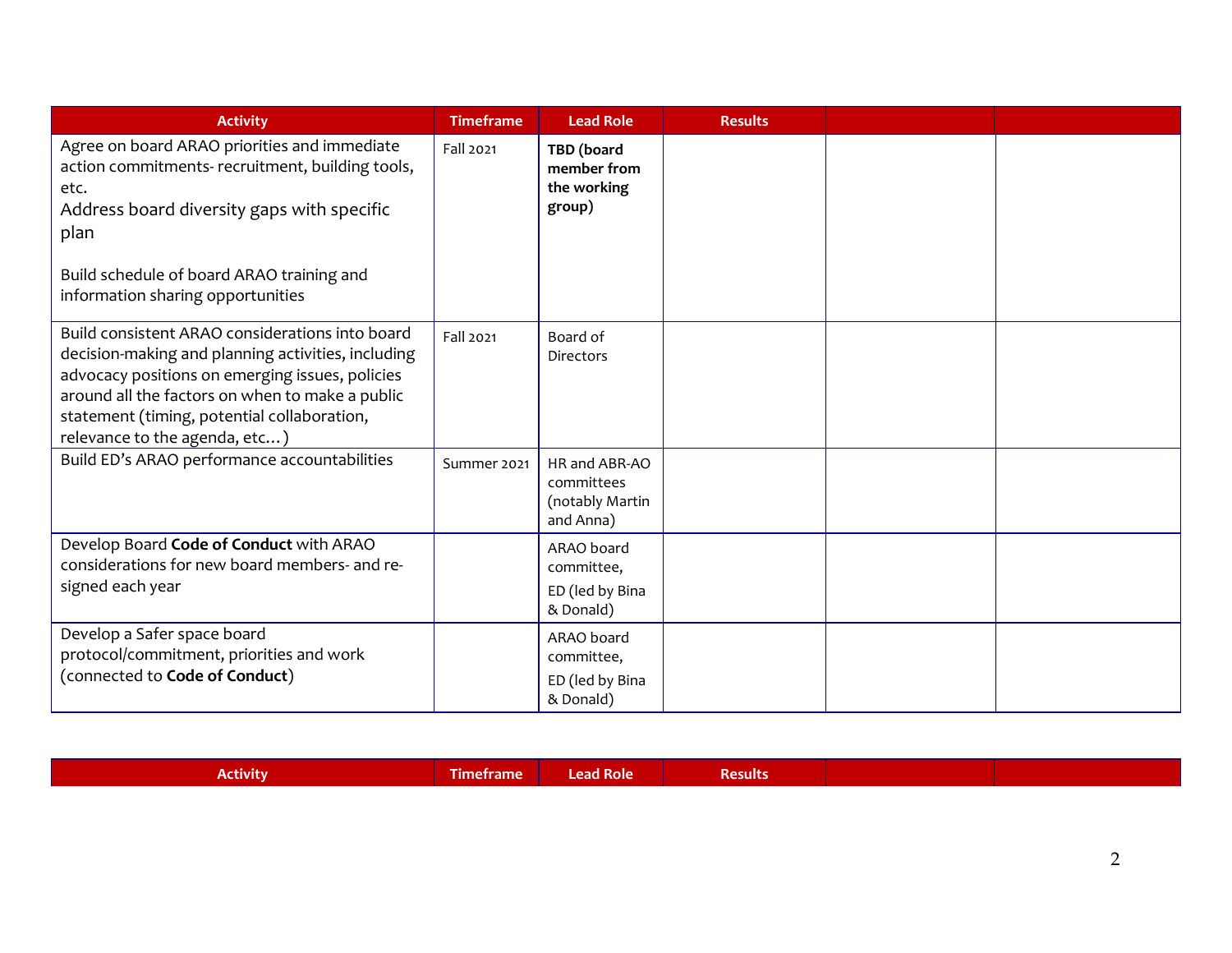| <b>Activity</b>                                                                                                     | <b>Timeframe</b> | <b>Lead Role</b>                                       | <b>Results</b>                                        |  |
|---------------------------------------------------------------------------------------------------------------------|------------------|--------------------------------------------------------|-------------------------------------------------------|--|
| Leadership                                                                                                          |                  |                                                        |                                                       |  |
| Approve, adopt and engage change management<br>commitment and practice to leading ARAO<br>agenda internally at CMST | Fall 2021        | CMST ED with<br>Committee<br>Chairs                    |                                                       |  |
| Designate staffing resources to lead ARAO plan                                                                      | Mid-2022         | CMST ED with<br>Committee<br>Chair and HR<br>committee | Leading toward FY23<br>budget approval<br>(June 2023) |  |
| Build management ARAO performance indicators                                                                        | Spring 2022      | HR committee<br>& ABR-AO<br>committee                  |                                                       |  |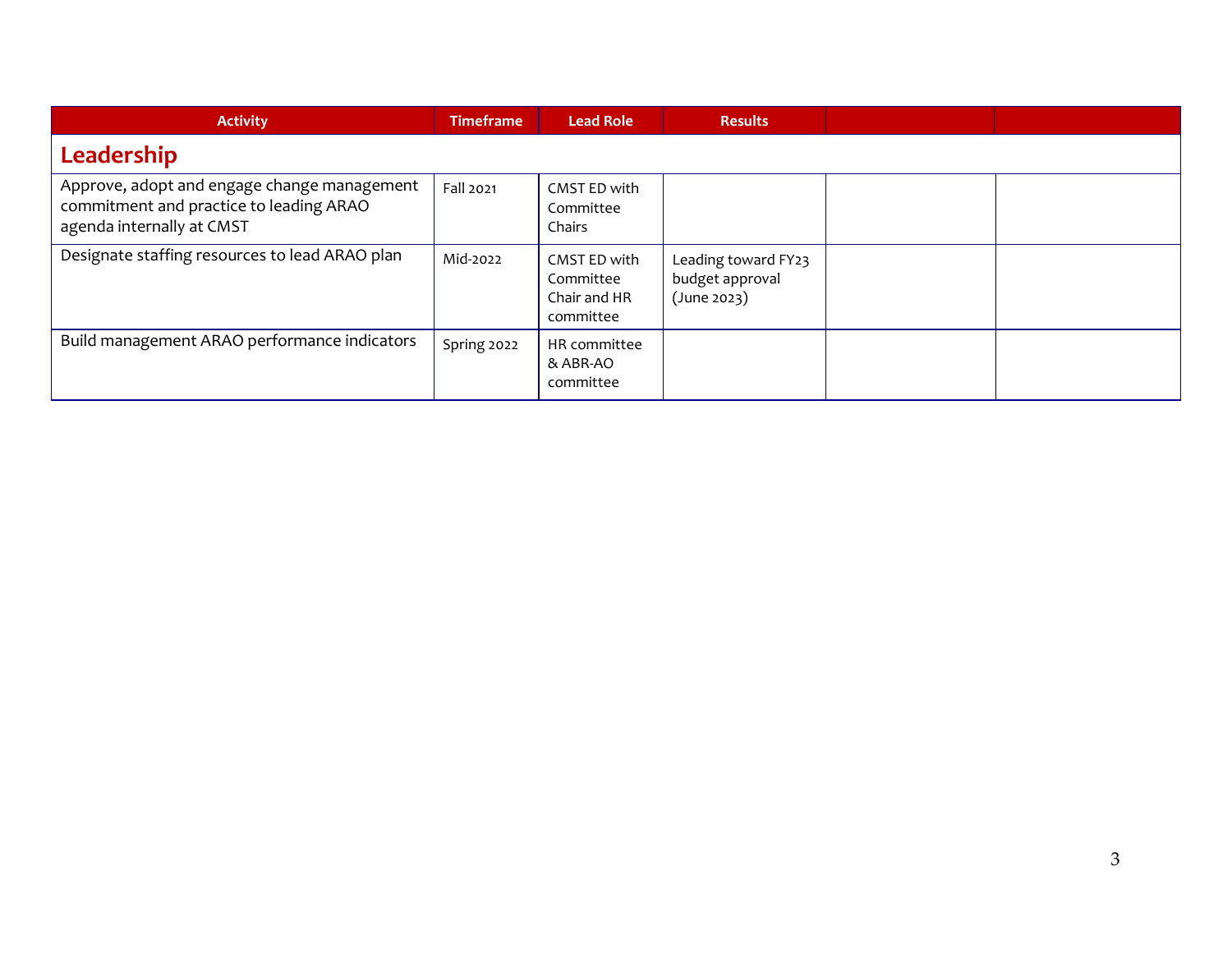| <b>Human Resources</b>                                                                                                                                                    |                                                                                                                                           |                                                           |                |  |  |  |  |  |  |  |  |
|---------------------------------------------------------------------------------------------------------------------------------------------------------------------------|-------------------------------------------------------------------------------------------------------------------------------------------|-----------------------------------------------------------|----------------|--|--|--|--|--|--|--|--|
|                                                                                                                                                                           | Provide effective and accountable organizational ARAO leadership in policy, training, workplace safety and wellness and change management |                                                           |                |  |  |  |  |  |  |  |  |
| <b>Activity</b>                                                                                                                                                           | <b>Timeframe</b>                                                                                                                          | <b>Lead Role</b>                                          | <b>Results</b> |  |  |  |  |  |  |  |  |
| Develop a comprehensive staff safety<br>and wellness outline and protocol                                                                                                 | Spring 2022                                                                                                                               | HR committee with<br>ABR working group<br>&E <sub>D</sub> |                |  |  |  |  |  |  |  |  |
| Prioritize support mechanisms for staff's<br>emotional wellness/stress/burnout                                                                                            | Fall 2021                                                                                                                                 | HR committee with<br>ED.                                  |                |  |  |  |  |  |  |  |  |
| Build a comprehensive Bias-Free hiring<br>framework                                                                                                                       | Spring 2022                                                                                                                               | HR committee with<br>ABR working group<br>$&$ ED          |                |  |  |  |  |  |  |  |  |
| Review and revise the complaints<br>process using an ARAO lens.<br>Include a strong tracking instrument to<br>identify and report on the different types<br>of complaints | Fall 2021                                                                                                                                 | ABR working group<br>and ED/admin team<br>HR committee    |                |  |  |  |  |  |  |  |  |
| Build a robust CMST ARAO policy<br>framework and revise other related<br>polices to include ARAO considerations                                                           | Spring 2022                                                                                                                               | HR committee with<br>ABR working<br>group & ED            |                |  |  |  |  |  |  |  |  |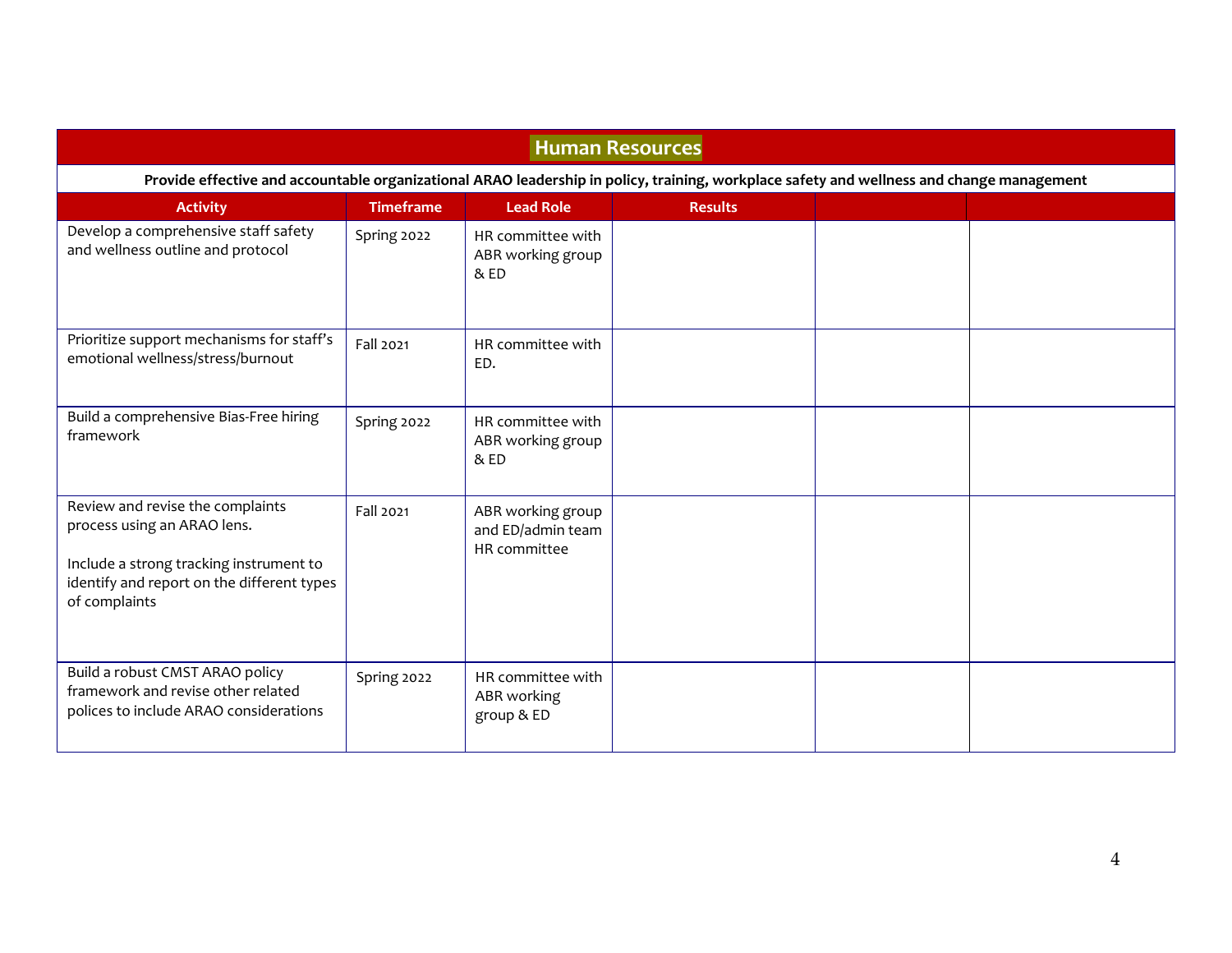| Review HR infrastructure, including<br>building performance planning specific<br>to ARAO indicators and measure for all<br>employees | Summer 2021                                   | HR committee                                                                        |                                                                                                                  |  |
|--------------------------------------------------------------------------------------------------------------------------------------|-----------------------------------------------|-------------------------------------------------------------------------------------|------------------------------------------------------------------------------------------------------------------|--|
| Develop full annual ARAO training and<br>capacity building agenda for Faculty and<br>administrative staff                            | Summer 2021<br>(for the school<br>year ahead) | ED with ABR-AO<br>committee and<br>Nene                                             |                                                                                                                  |  |
| Build a planning and decision-making<br>protocol to enhance inclusive,<br>representative participation at all levels                 | <b>July 2022</b>                              | ED with<br>programming team<br>and Board (Ed<br>Services<br>Committee),<br>faculty. |                                                                                                                  |  |
| Review staff satisfaction process and<br>ensure that ARAO categories and<br>specific questions are consistently<br>integrated.       | <b>July 2022</b>                              | HR committee                                                                        |                                                                                                                  |  |
|                                                                                                                                      |                                               |                                                                                     | <b>Communications</b>                                                                                            |  |
|                                                                                                                                      |                                               |                                                                                     | Promote transparency, consistency, effectiveness, clarity and timeliness of information for all partners of CMST |  |
| <b>Activity</b>                                                                                                                      | <b>Timeframe</b>                              | <b>Lead Role</b>                                                                    | <b>Results</b>                                                                                                   |  |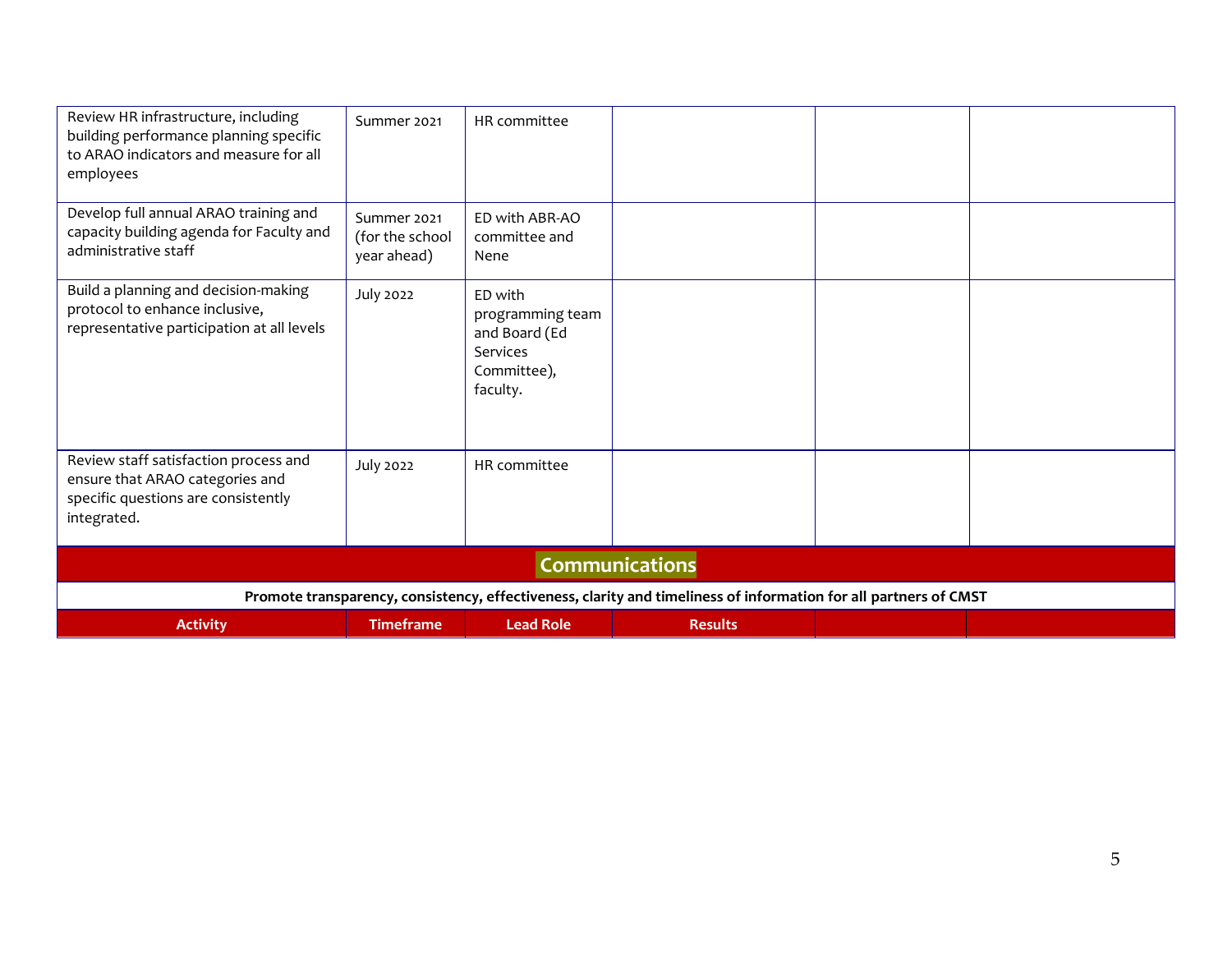| Develop a consistent and transparent<br>process and mechanism to update,<br>inform and engage staff, faculty,<br>students, parents and community<br>partners about ARAO progress and<br>critical issues at CMST-<br>Utilize/enhance web-site, social media,<br>blog, program calendar etc, |                          | TBD (not sure who<br>should take this<br>on).<br>Communications<br>Lead?                          |  |  |
|--------------------------------------------------------------------------------------------------------------------------------------------------------------------------------------------------------------------------------------------------------------------------------------------|--------------------------|---------------------------------------------------------------------------------------------------|--|--|
| Develop a branding campaign to<br>highlight the school's commitment to<br>ARAO- posters, promotional material,<br>website and social media taglines and<br>images, etc.                                                                                                                    | Fall 21 to early<br>2022 | Marketing &<br>communications<br>working group<br>with ED support<br>with CMST Youth<br>Committee |  |  |

| <b>Teaching and Curriculum</b>                                                                                         |                  |                  |                |  |  |  |  |  |  |
|------------------------------------------------------------------------------------------------------------------------|------------------|------------------|----------------|--|--|--|--|--|--|
| Enhance and support ARAO teaching and instructing excellence and consistency in all phases of engagement with students |                  |                  |                |  |  |  |  |  |  |
|                                                                                                                        |                  |                  |                |  |  |  |  |  |  |
| <b>Activity</b>                                                                                                        | <b>Timeframe</b> | <b>Lead Role</b> | <b>Results</b> |  |  |  |  |  |  |
|                                                                                                                        |                  |                  |                |  |  |  |  |  |  |
|                                                                                                                        |                  |                  |                |  |  |  |  |  |  |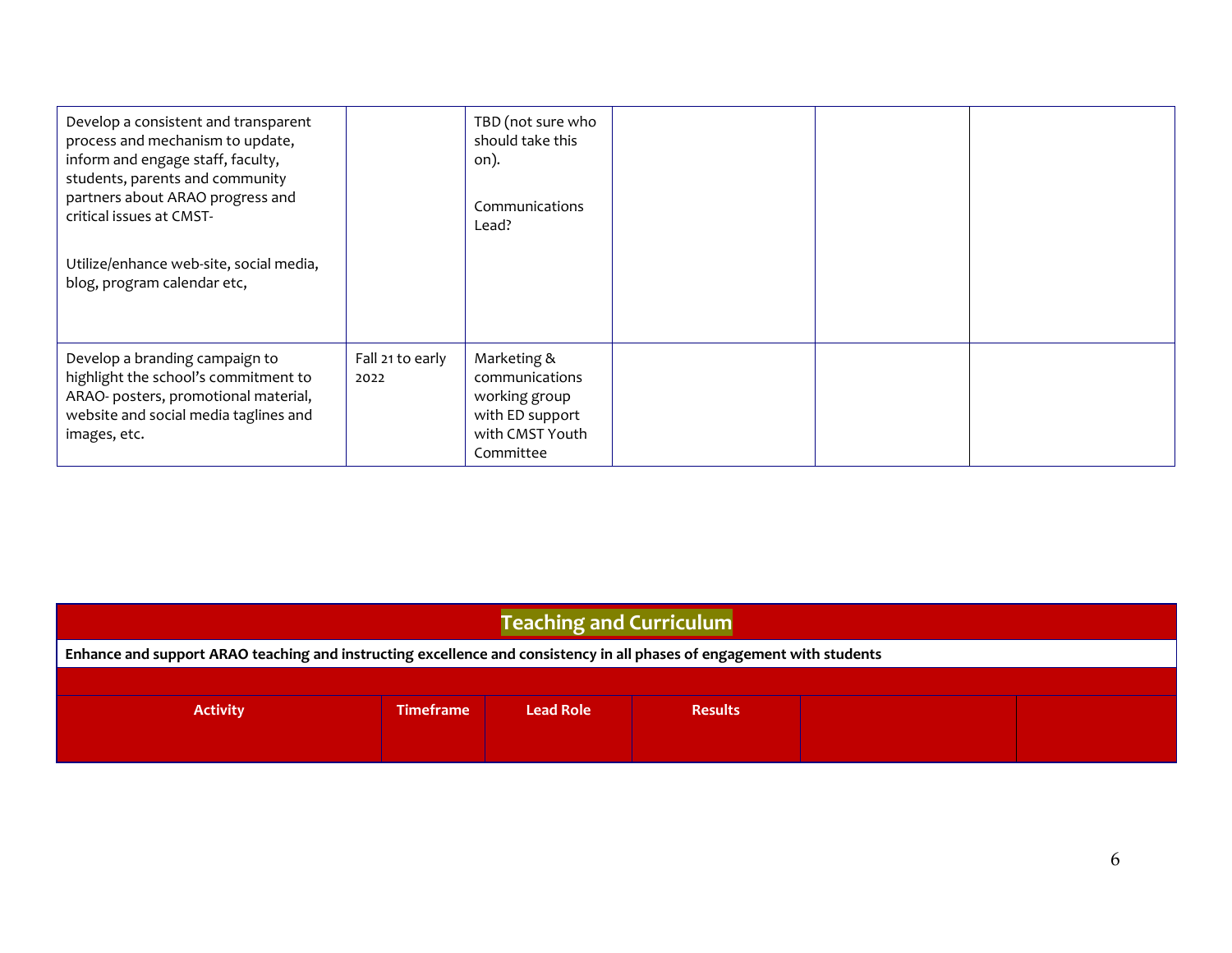| Develop ARAO teaching standards and<br>measures to optimize school consistency and<br>accountability re cultural safety and culturally<br>appropriate content                                                                                                                                | <b>July 2022</b>          | ED with<br>Educational<br>Services<br>Committee |  |  |
|----------------------------------------------------------------------------------------------------------------------------------------------------------------------------------------------------------------------------------------------------------------------------------------------|---------------------------|-------------------------------------------------|--|--|
| Strengthen Social Curriculum to include<br>considerations related to:<br>Anti-racism and anti-oppression and cultural<br>safety to provide consistency and coherence<br>Diverse cultural/music genres, styles and<br>content reflecting the diversity of students<br>and communities present | <b>July 2022</b>          | ED with<br>Educational<br>Services<br>Committee |  |  |
| Build a Student and Parent Satisfaction Survey<br>framework that centers ARAO specific<br>questions                                                                                                                                                                                          | <b>July 2022</b>          | Programming<br>Team                             |  |  |
| Annual and consistent Faculty training and<br>support specific to teaching, leading and<br>management on culturally diverse content as<br>well as critical teaching approaches and<br>engagement with students                                                                               | July 2022 to<br>Sept 2022 | Programming<br>Team w/ Faculty                  |  |  |
| Build student/community demographic<br>profiles/ priorities (e.g., a strong and clear<br>understanding of the diversity of the<br>population presence and key issues related to<br>youth) for Jane Finch, Regent Park and other<br>emerging areas of potential outreach                      | <b>July 2022</b>          | Programming<br>Team                             |  |  |
| Explore options for comprehensive, genre-<br>specific courses                                                                                                                                                                                                                                | <b>July 2022</b>          | Programming<br>Team                             |  |  |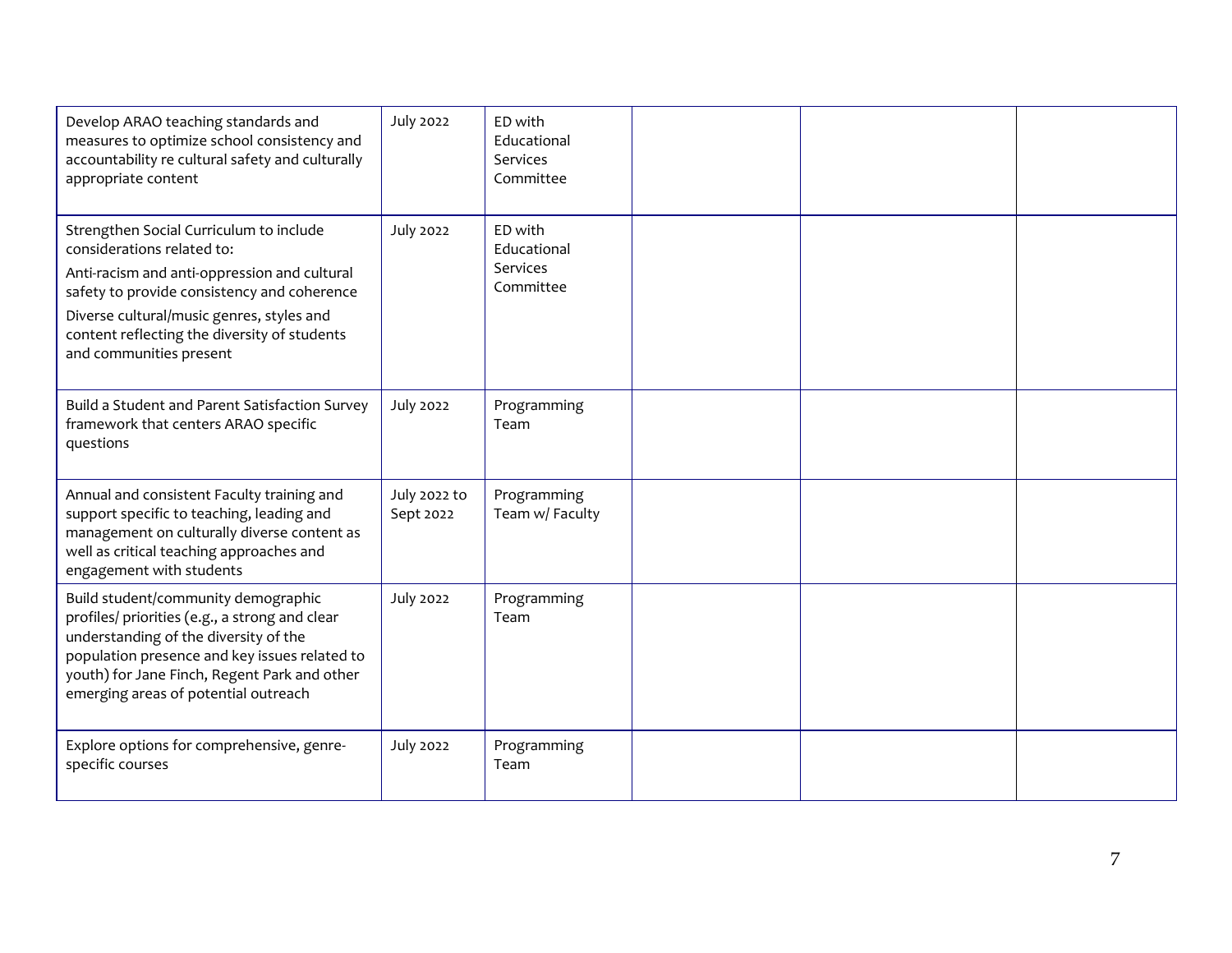| Develop school's ARAO social media strategy/<br>presence and have young people play a<br>prominent role in co-creating, designing and<br>leading                    | <b>July 2022</b> | Communications<br>team                                                                |                |  |
|---------------------------------------------------------------------------------------------------------------------------------------------------------------------|------------------|---------------------------------------------------------------------------------------|----------------|--|
| Build a Trauma-informed practice framework<br>the centers racial trauma (especially as it<br>related to BIPOC communities- for both<br>students, Faculty and staff) | Upcoming<br>year | Programming team<br>with Faculty and<br>special guests<br>(York U<br>researchers etc) |                |  |
|                                                                                                                                                                     |                  |                                                                                       |                |  |
|                                                                                                                                                                     |                  | <b>Community Engagement</b>                                                           |                |  |
| Advance CMST's ARAO agenda through advocacy, responsive teaching and curriculum development and respectful collaboration and partnerships                           |                  |                                                                                       |                |  |
| <b>Activity</b>                                                                                                                                                     | <b>Timeframe</b> | <b>Lead Role</b>                                                                      | <b>Results</b> |  |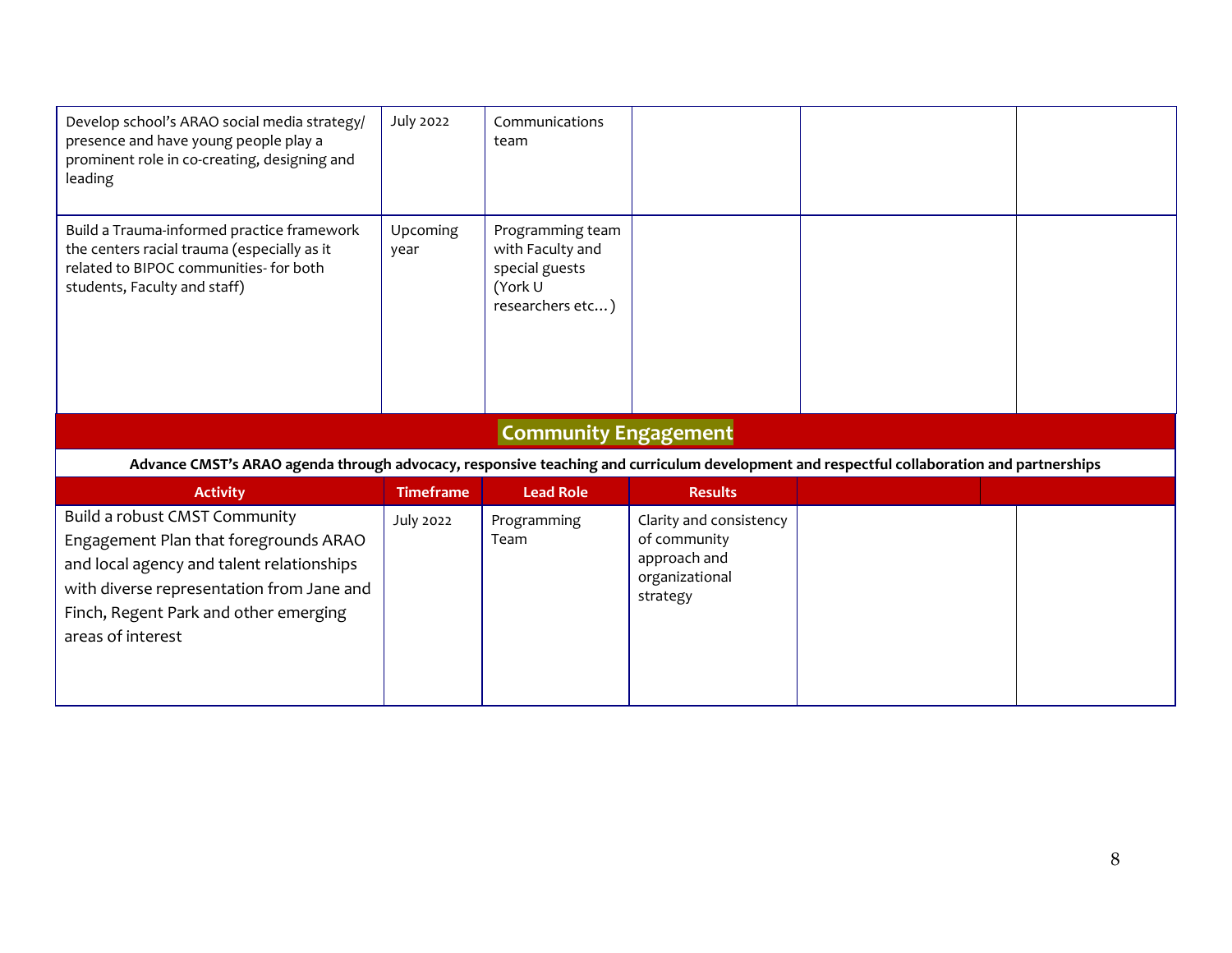| Develop a relevant community cultural<br>database (information repository of key<br>cultural organizations, diverse genres,<br>performers, cultural activists, artists,<br>cultural resources, etc.) in collaboration<br>with community partners, placement<br>students, Faculty, parents and students | <b>July 2022</b>    | Programming<br>Team (w/ other<br>stakeholders listed) |  |  |
|--------------------------------------------------------------------------------------------------------------------------------------------------------------------------------------------------------------------------------------------------------------------------------------------------------|---------------------|-------------------------------------------------------|--|--|
| Build a long-term advocacy plan that's<br>grounded in the schools' values and<br>commitments on ARAO and aligned<br>with emerging internal commitments                                                                                                                                                 | Starts July<br>2022 | <b>Board of Directors</b><br>w/ED                     |  |  |
| Host an annual community cultural event<br>to bring CMST' board and staff and<br>partners as well as cultural leaders<br>together on innovation, collaboration, the<br>role of cultural, arts and education as tools<br>for social change, etc.                                                        | June 2022           | Programming<br>Team                                   |  |  |

## **Quality, Standards and Accountabilities**

**Promote consistency, effectiveness of ARAO planning and implementation at the school. Clarify outcomes and expectations. Provide rigour and accountability.** 

**Inform good decision-making.**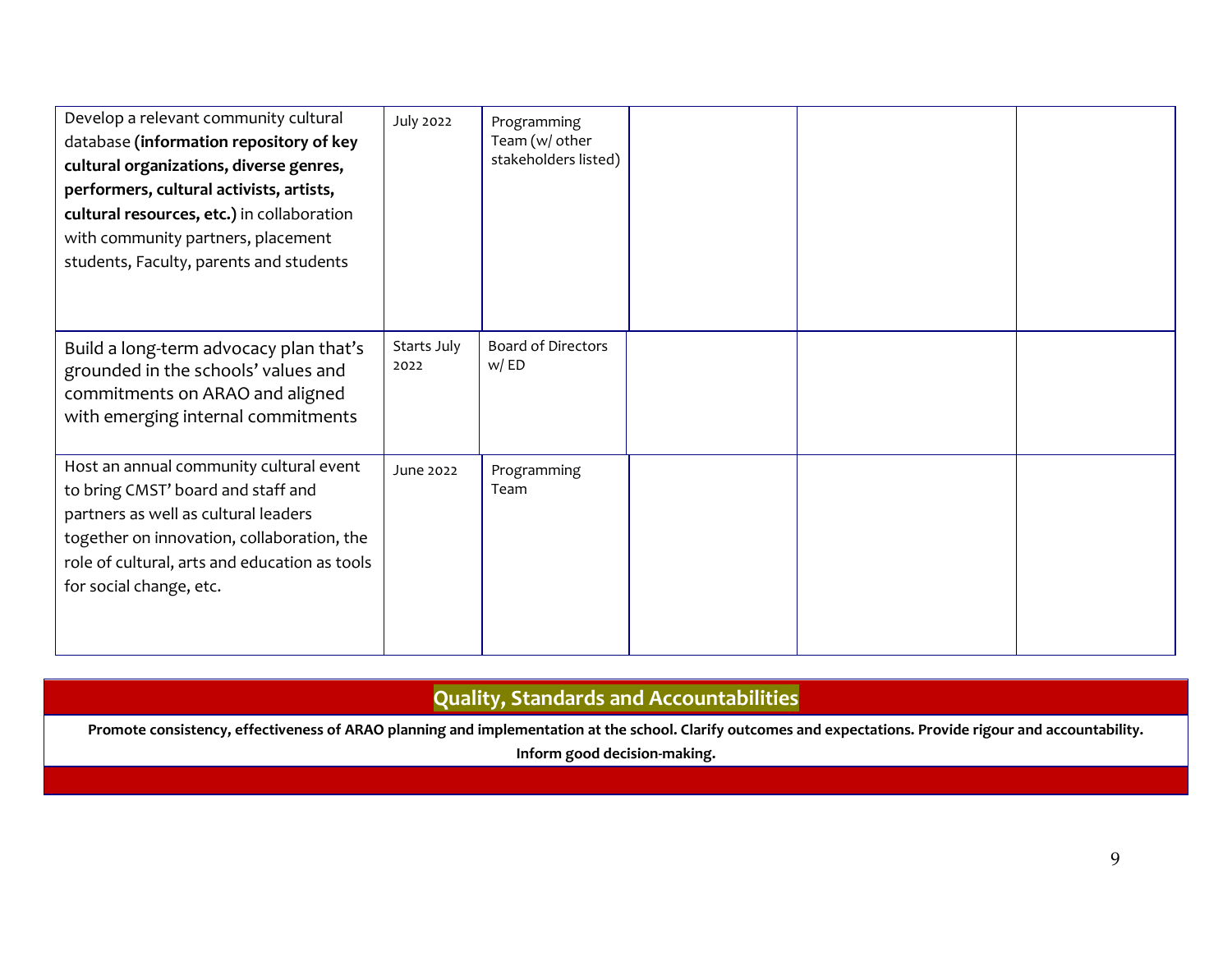| <b>Activity</b>                                                                                                                                                                                          | <b>Timeframe</b> | Lead Role                        | <b>Results</b> |  |
|----------------------------------------------------------------------------------------------------------------------------------------------------------------------------------------------------------|------------------|----------------------------------|----------------|--|
| Review, revise and simplify as well as<br>develop new school policies-especially<br>with respect to ARAO                                                                                                 | <b>July 2022</b> | HR committee with<br>ED          |                |  |
| Robust ARAO Committee support and<br>leadership-training and resources                                                                                                                                   | <b>July 2022</b> | ABR-AO committee<br>with ED      |                |  |
| Develop an Annual Report<br>Card/Dashboard on the school's ARAO<br>accomplishments that is publicly<br>displayed on website, the office, in<br>publications and reports and other<br>appropriate venues. | Aug. 2022        | ED w/<br>Communications<br>Team. |                |  |